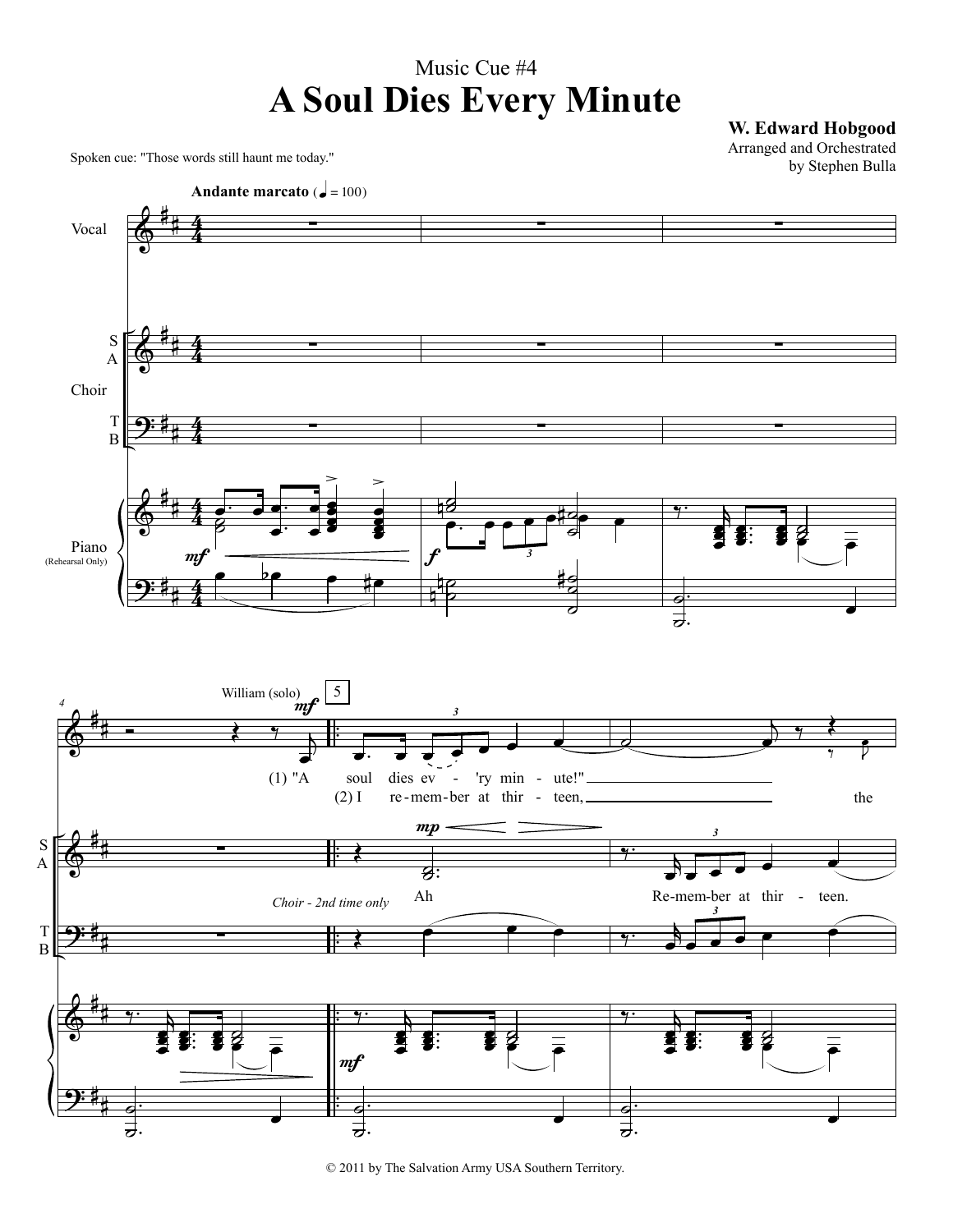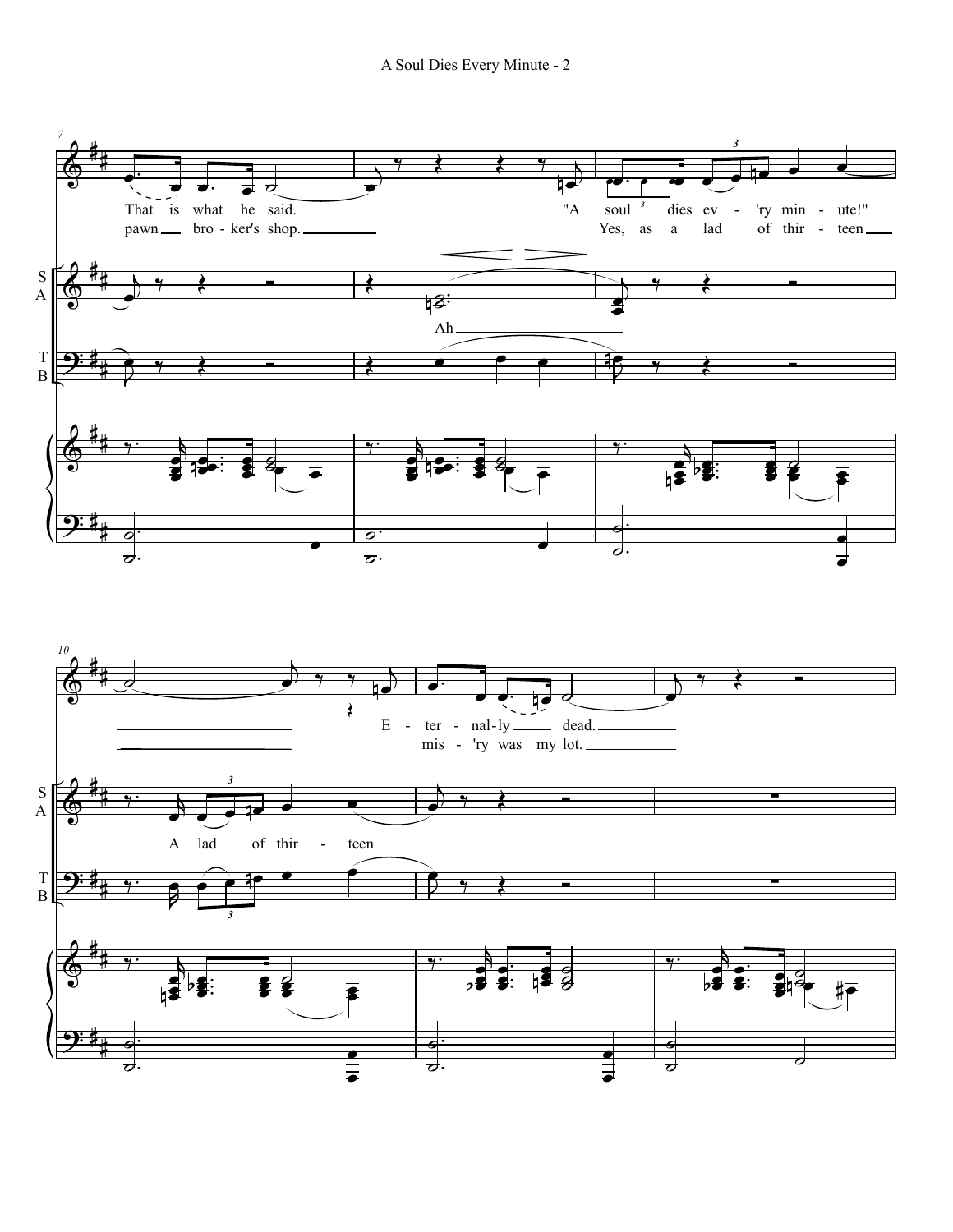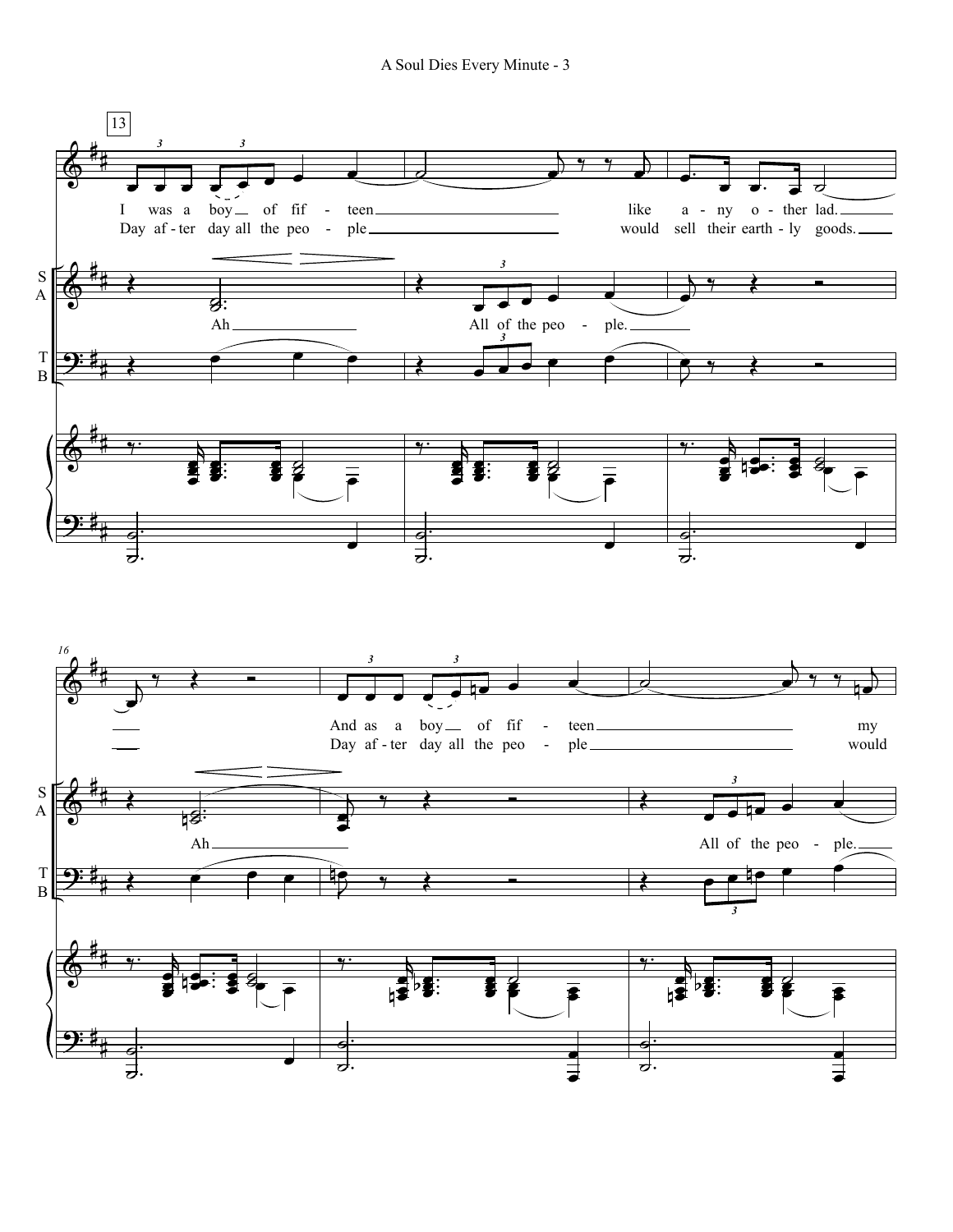A Soul Dies Every Minute - 4

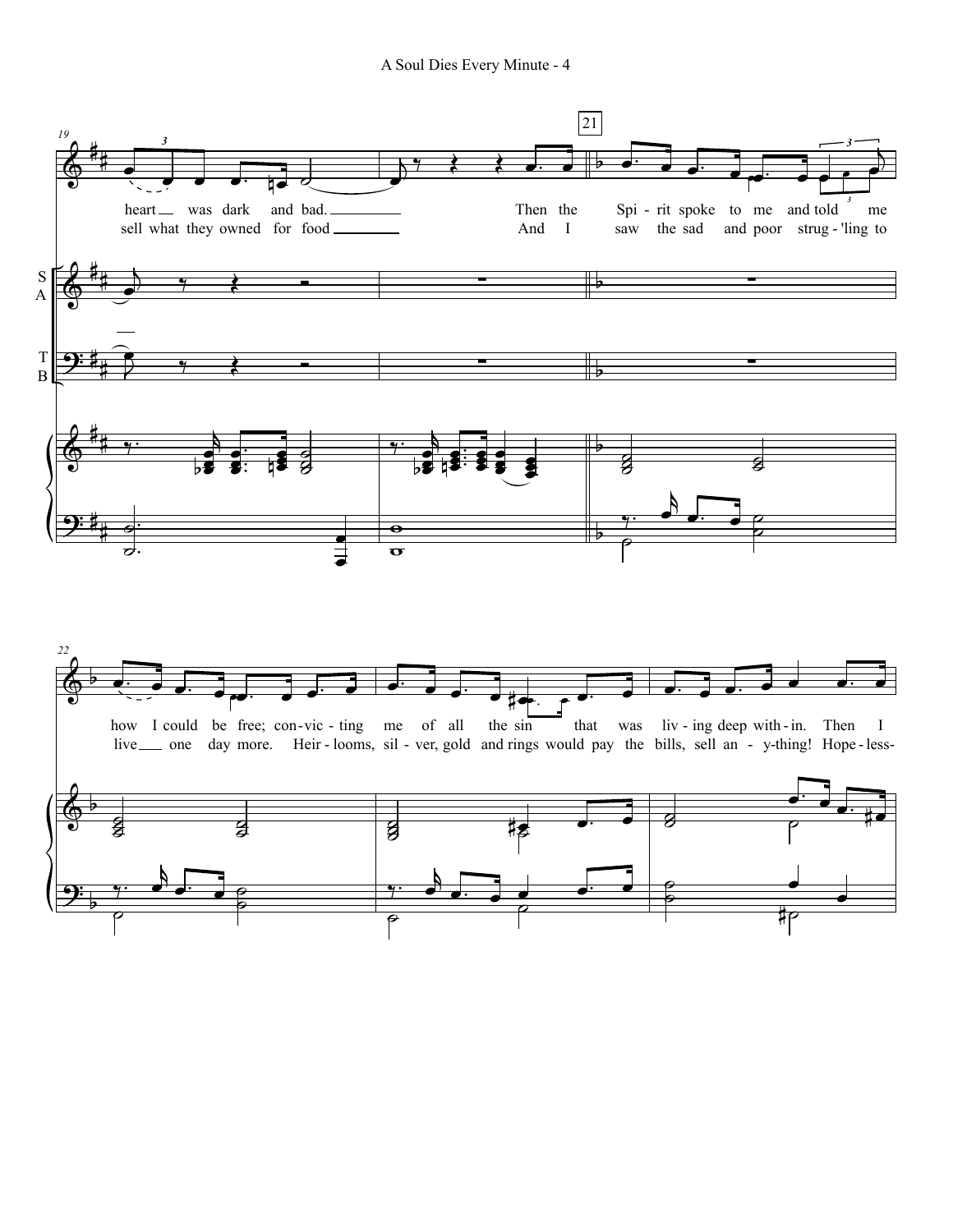A Soul Dies Every Minute - 5

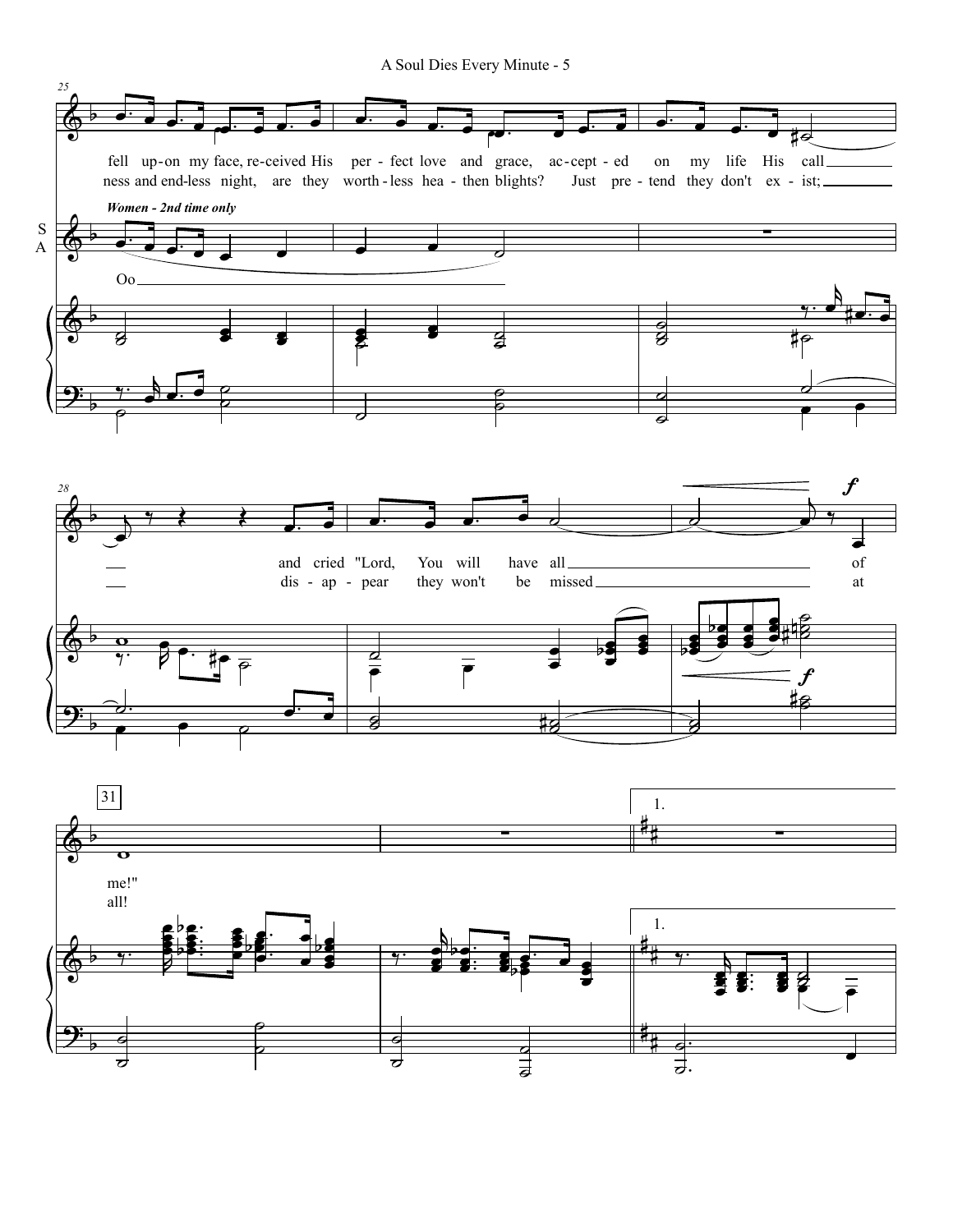A Soul Dies Every Minute - 6

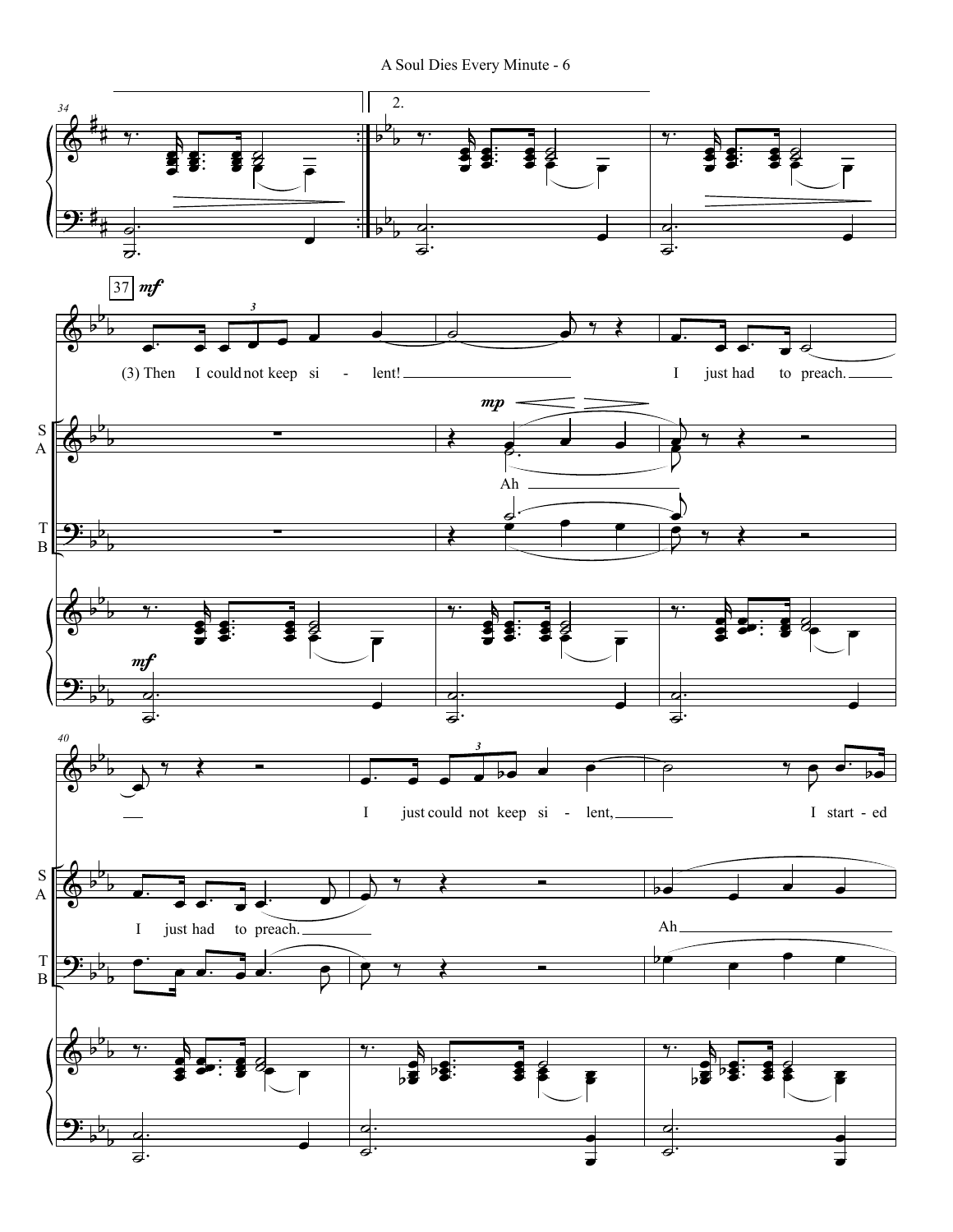A Soul Dies Every Minute - 7

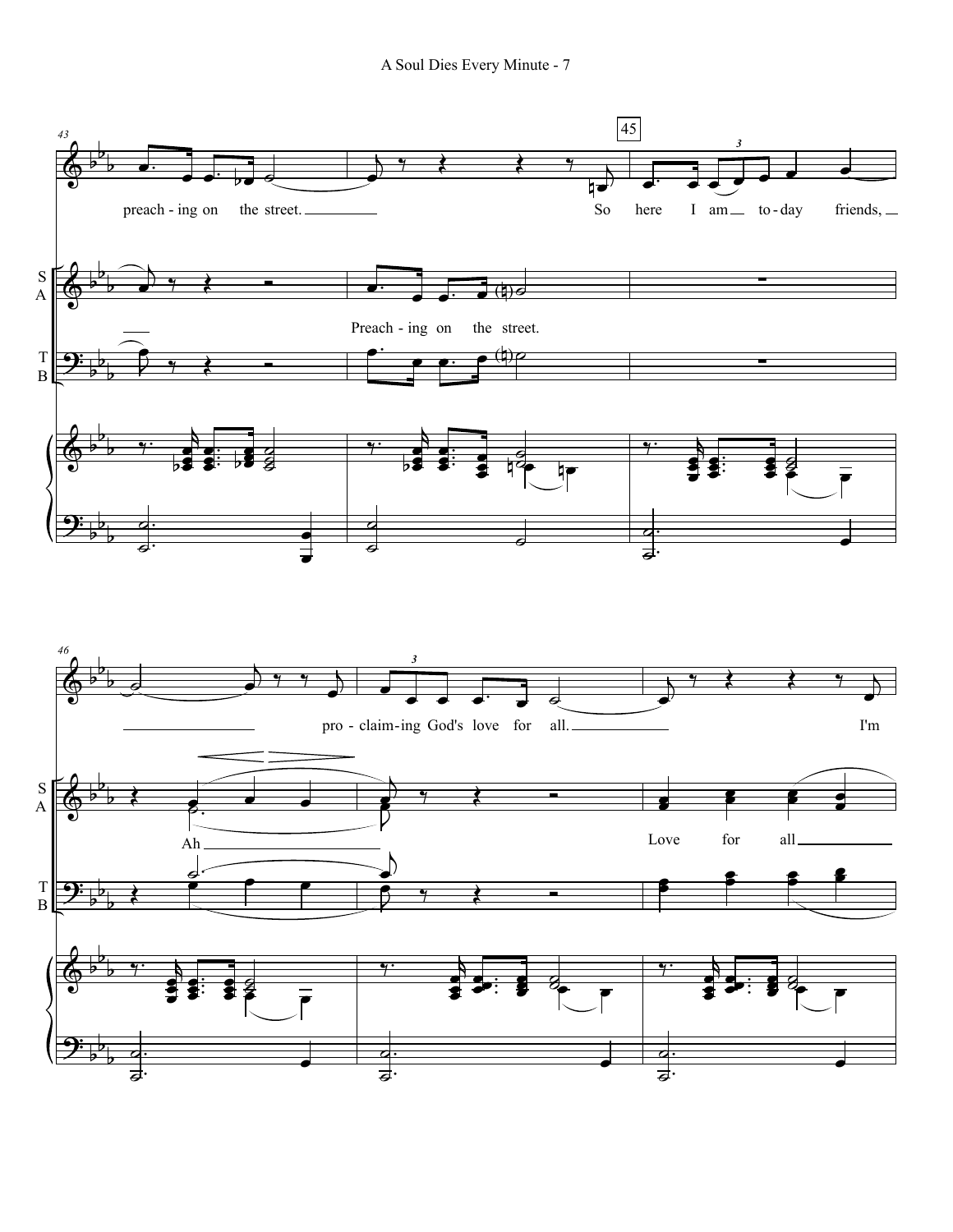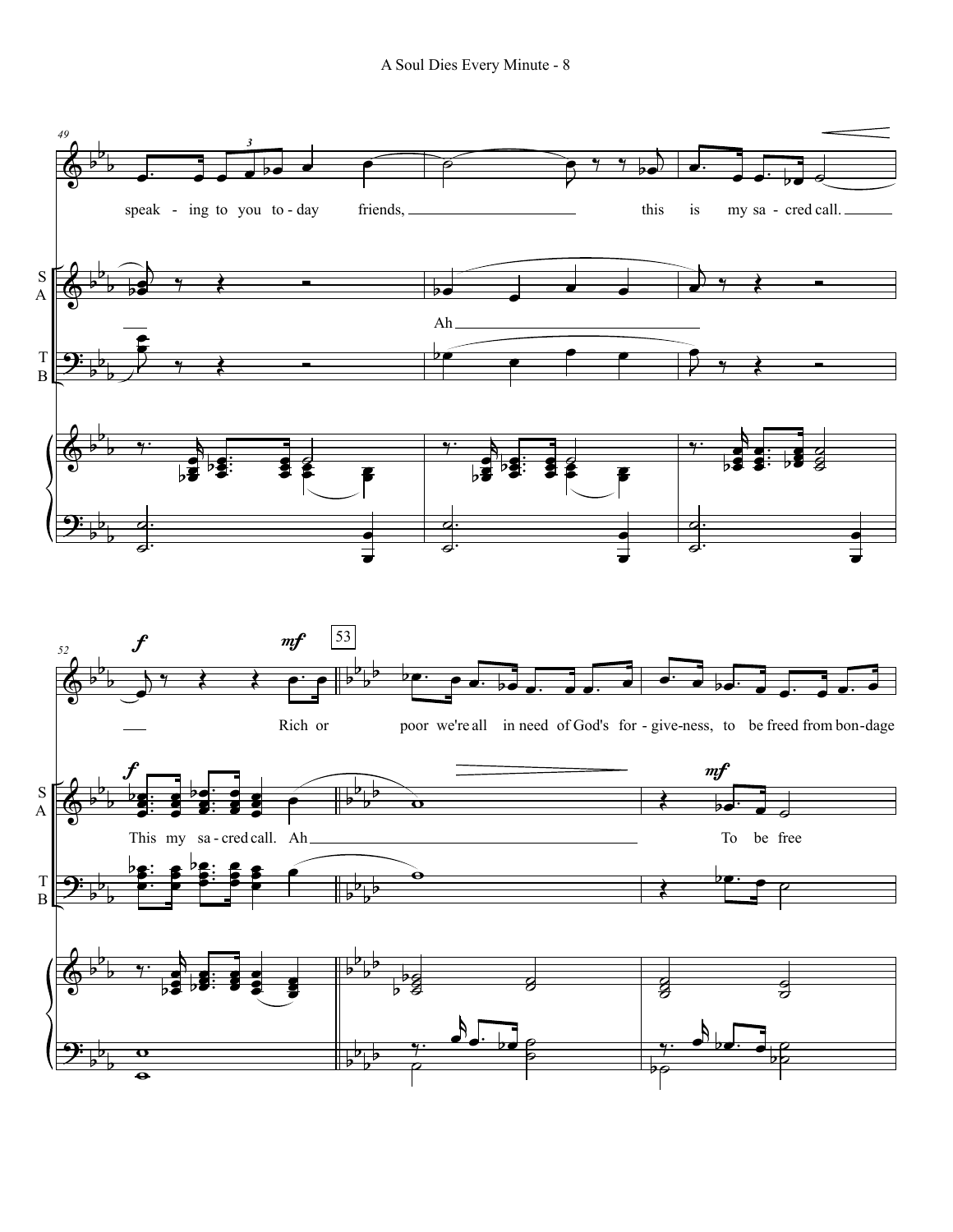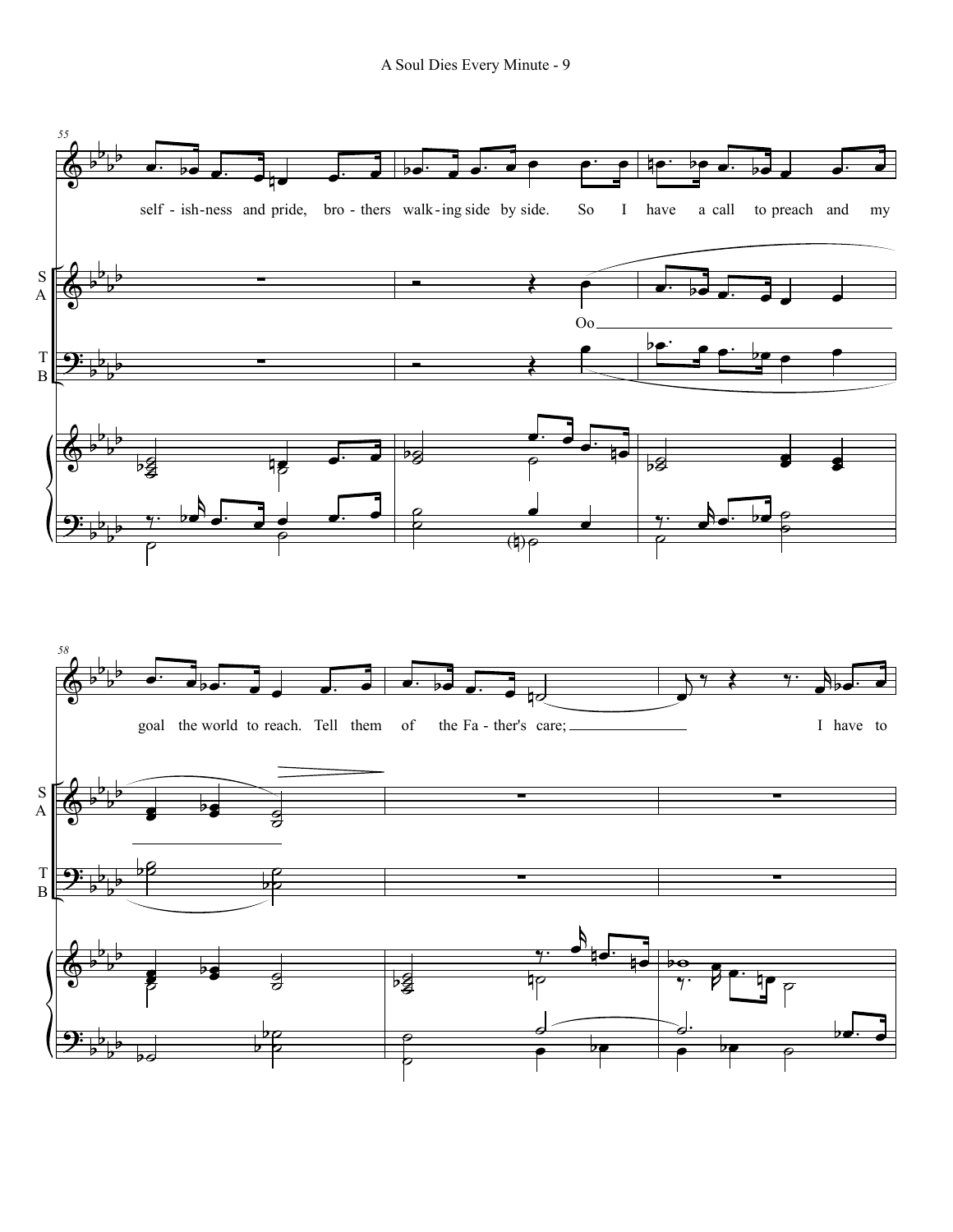